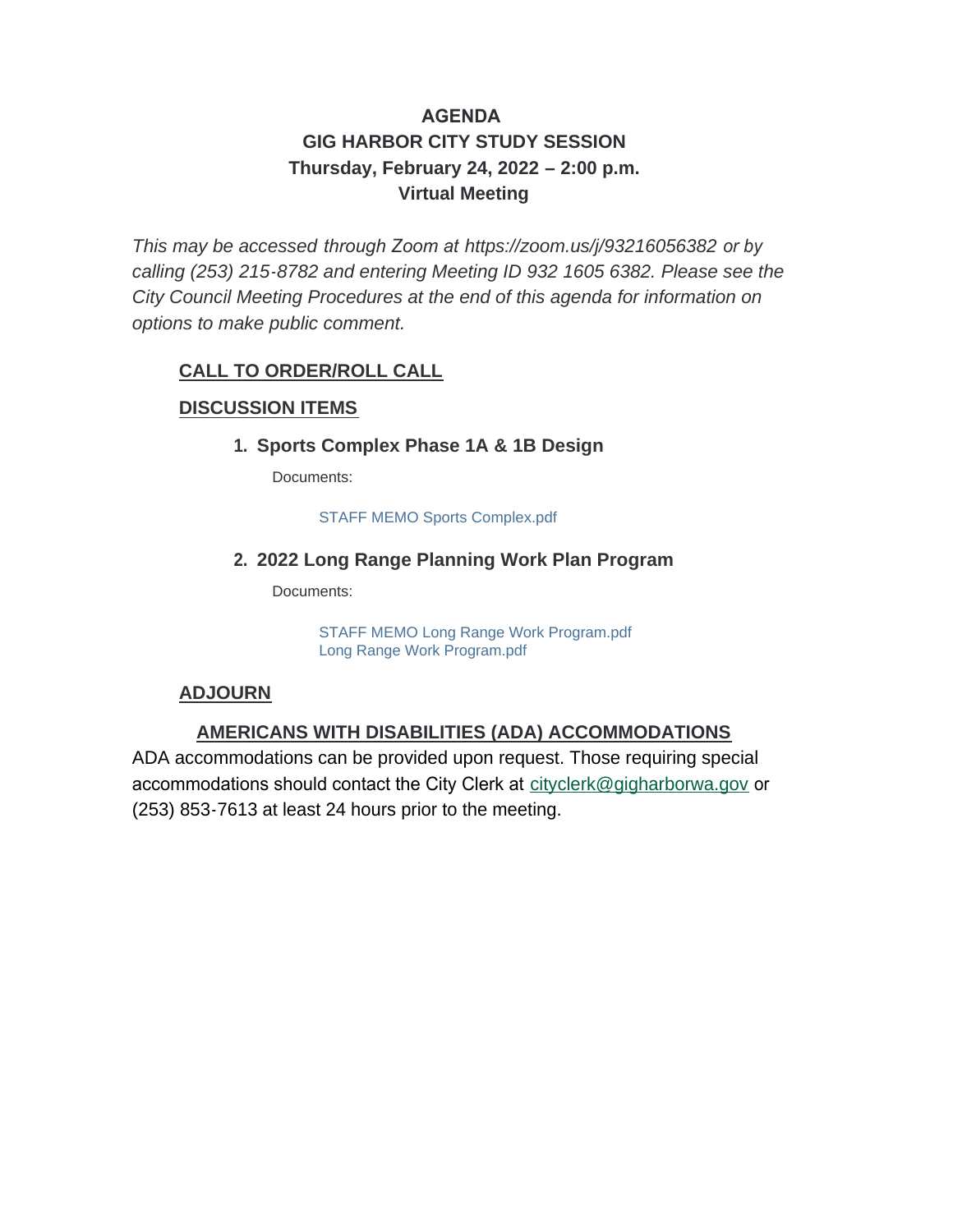

PUBLIC WORKS DEPARTMENT

#### **MEMORANDUM**

TO: Mayor and City Council FROM: Jeff Langhelm, PE, Public Works Director DATE: February 17, 2022 SUBJECT: Sports Complex Phase 1A & 1B Design  $\overline{a}$ 

The City purchased almost 11.5 acres in Gig Harbor North in 2017 with the intent of building a sports complex with lighted synthetic turf fields in conjunction with the YMCA. The City subsequently proceeded with a master planning process for the Gig Harbor North Sports Complex that resulted in three distinct phases of the Sports Complex. Due to the size and cost of Phase 1, it was further divided into three subphases. Phase 1A consists of the lighted synthetic turf fields. Phase 1B consists of the community space that is independent from Phase 1A but is complimentary to Phase 1A and includes pickle ball, bocce ball, multi-age playgrounds, and a performance canopy surrounded by natural turf. Phase 1C consists of a parking area to further support the Sports Complex.

To support funding for the Phase 1A the City received in 2018 both an RCO Youth Athletic Fields grant and a state legislative appropriation. Then in summer 2020 the City worked with Droll Associates to fine tune the Phase 1B site plan and submit two grant applications to RCO for the Phase 1B project. RCO eventually awarded the City with \$500,000 grant from their Land and Water Conservation Fund (LWCF).

In May 2021 the City and the YMCA entered into a lease agreement for construction of Phase 1A of the Sports Complex. This lease includes a conceptual grading design and some site elements that have been coordinated between the City and the YMCA on the Phase 1A and Phase 1B projects.

At the February 24 study session, the City and the YMCA will review the status of design and permitting of each project, review the future schedule for each phase, and discuss details surrounding each phase of the proposed work.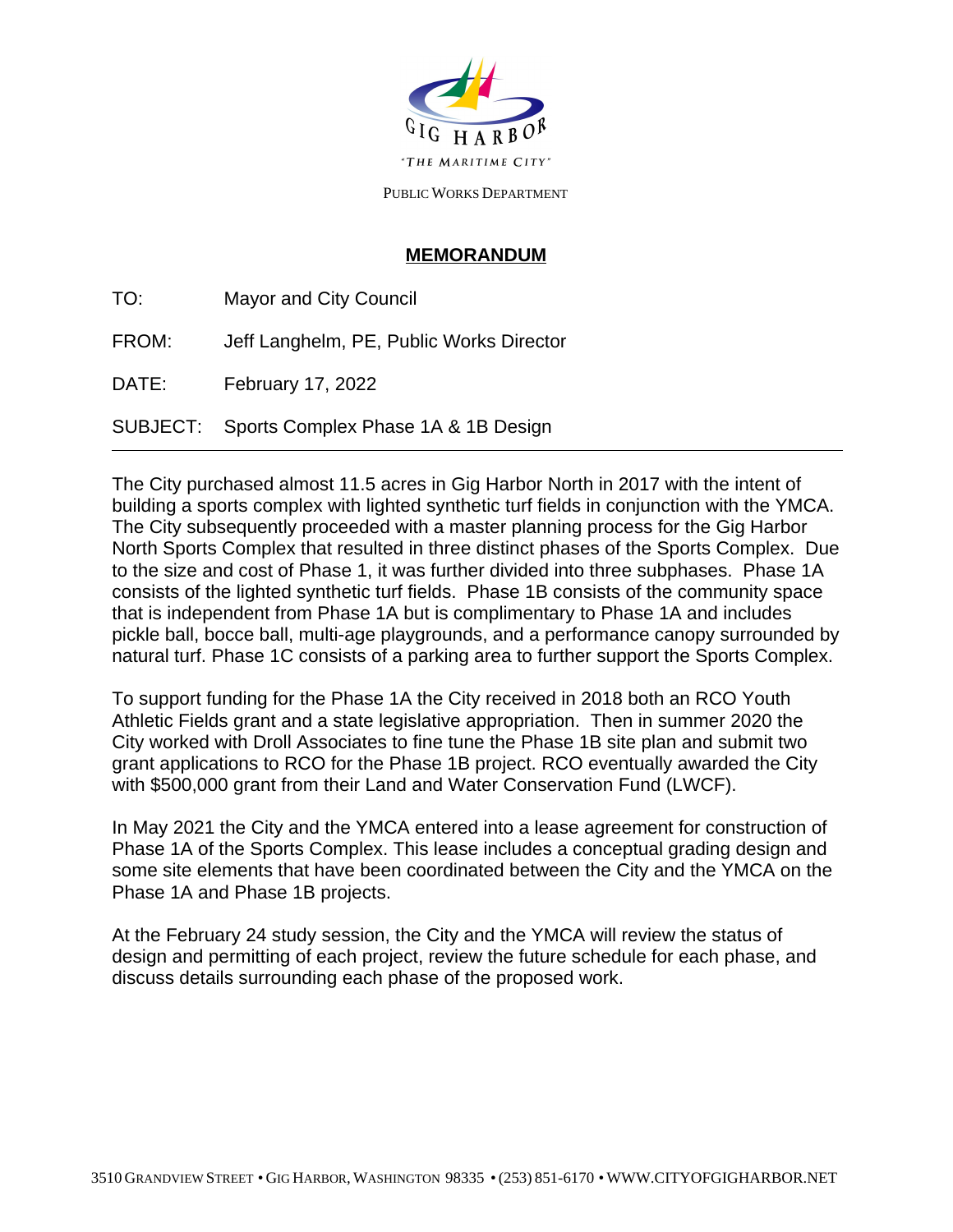

#### **Community Development Department**

| From: | Katrina Knutson, AICP, Community Development Director |
|-------|-------------------------------------------------------|
|       | <b>Carl de Simas, Principal Planner</b>               |
| To:   | <b>City Council &amp; Mayor Markley</b>               |
| CC:   | Tony Piasecki, Interim City Administrator             |
| RE:   | 2022 Long Range Planning Work Program (Enclosed)      |

At the City Council Retreat on January 29, 2022, the Council set forth a list of items seen as priorities for the City of Gig Harbor over the coming year(s). Some of these items were provided as directives and others were derived from the adopted 2022 Annual Budget. The Planning Division has synthesized those items relative to our work, as well as those items proposed on the 2022 Comprehensive Plan Amendment Docket, into a proposed Long Range Work Program, enclosed here, for your review.

Staff recognizes that not all of the items within this work program can begin at the same time due to the varied amount of work each will take to accomplish, as well as other Planning Division responsibilities. Therefore, the proposed program includes a scale by which we can measure each item based on priority relative to the other items on the list: High, Medium, Low. This scale will help us determine which items carry the most weight in terms of immediate need. As well, some of the items will require more staff time than others and the scale will help us in determining a realistic work program for the year, ensuring we accomplish each item's expectations and goals effectively and efficiently.

Staff is seeking Council's and the Mayor's input and direction on prioritizing the items on the proposed work program. Staff has taken the liberty to include our own recommended priority level for each item. These recommendations do not reflect a preference from Staff's perspective but are based on our knowledge of existing projects/priorities and what we have heard from Councilmembers over the past few months. We look forward to your direction and will be available for any questions you might have.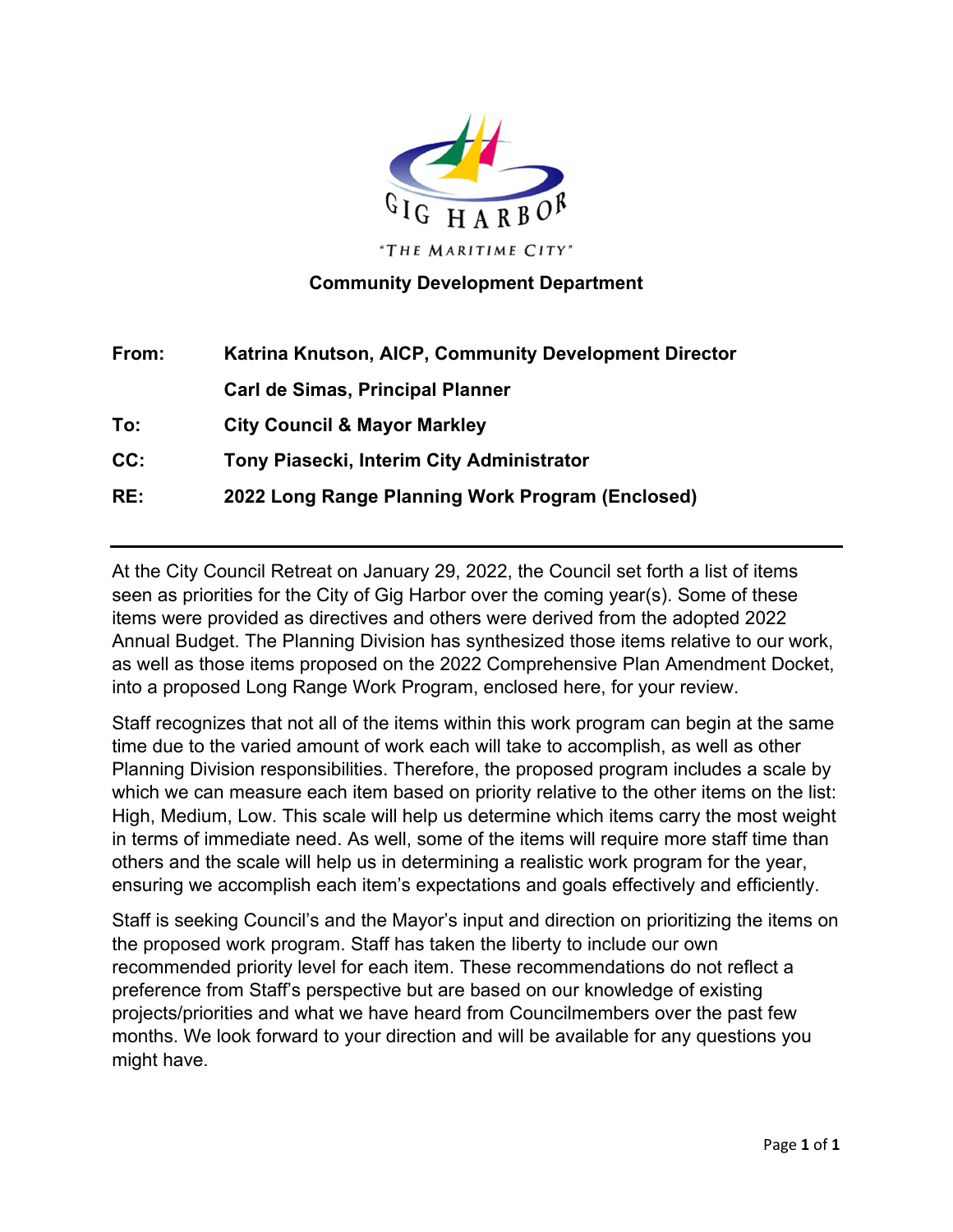### **Recommendation Key**

- High: Priority item for 2022
- Medium: As staff time allows in 2022, or priority item for 2023
- Low: Not a priority, but should be considered as time allows
- Ongoing: Usual staff work

| <b>Project Title</b>        | <b>Description</b>                                                                                                                                                                                                                                                                   | <b>Staff Priority</b><br><b>Recommendation</b> | <b>Council Priority</b><br><b>Recommendation</b> |
|-----------------------------|--------------------------------------------------------------------------------------------------------------------------------------------------------------------------------------------------------------------------------------------------------------------------------------|------------------------------------------------|--------------------------------------------------|
| <b>UGA Analysis</b>         | High-level strategic guidance document for<br>considering future annexations and to inform the<br>2024 Comp Plan Update.                                                                                                                                                             | High (underway)                                |                                                  |
| <b>Transitional Housing</b> | ESSHB 1220 requires that local jurisdictions and<br>counties allow certain transitional housing types. In<br>response, the city first adopted interim zoning<br>controls by way of Ordinance 1446 while the issue<br>is studied further and permanent regulations can<br>be adopted. | High (underway)                                |                                                  |
| <b>Short-term Rental</b>    | The City currently does not have adequate code<br>provisions for regulating short-term rentals. To<br>better understand and study the issue, the City<br>adopted a moratorium on the acceptance of new<br>permit applications for such a use.                                        | High (underway)                                |                                                  |
| <b>Growth Targets</b>       | Consistent with PSRC Vision 2050, Pierce County<br>has worked with its local jurisdictions to allocate<br>population, housing, a employment growth targets<br>for the next planning horizon. This effort will inform<br>the 2024 Comp Plan Update.                                   | Low (complete)                                 |                                                  |
| <b>Docket: PROS Plan</b>    | Ensuring consistency between the soon to be<br>revised Parks, Recreation and Open Space Plan and<br>the pertinent elements of the Comp Plan.                                                                                                                                         | <b>High</b>                                    |                                                  |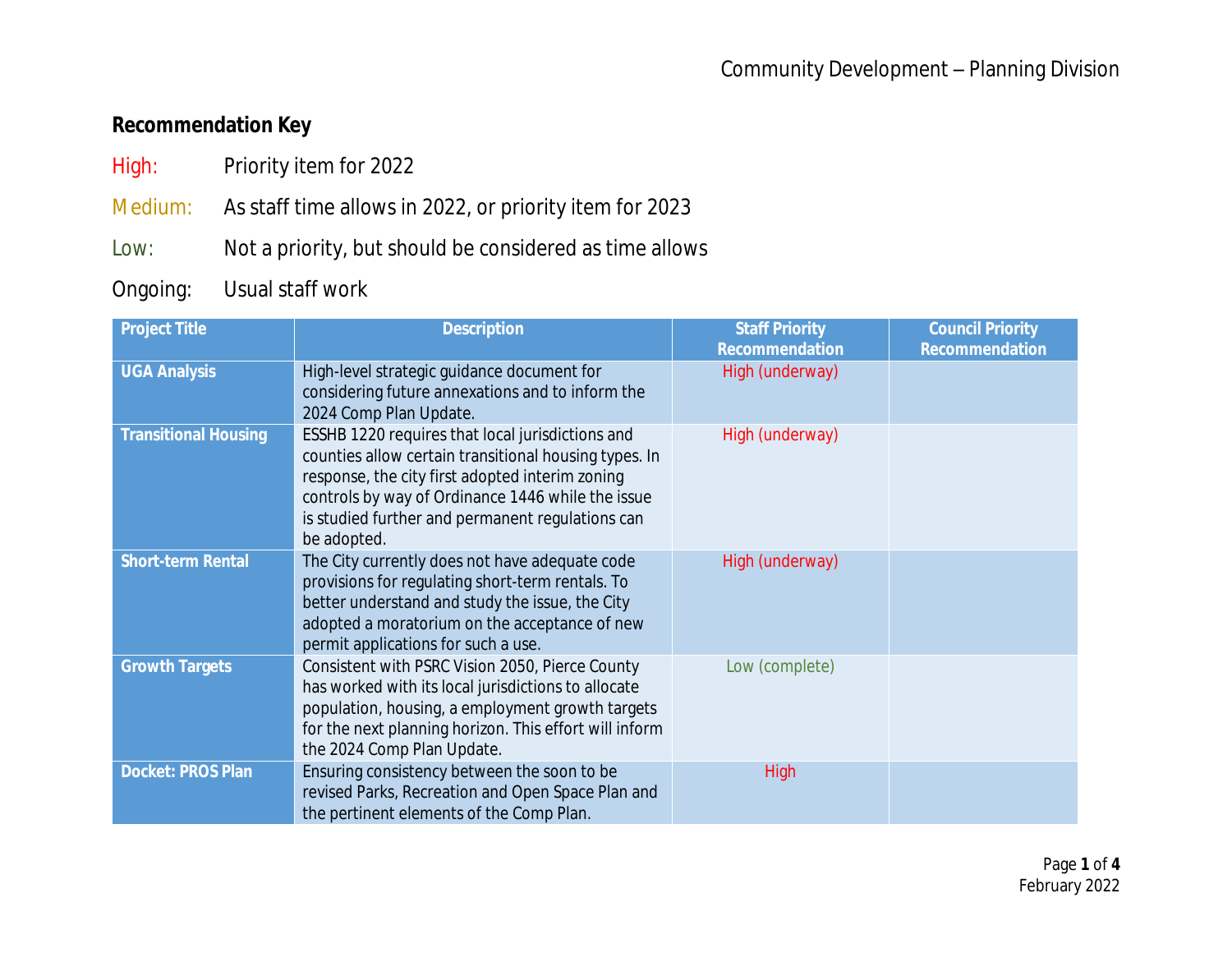# Community Development – Planning Division

| <b>Project Title</b>                                                    | <b>Description</b>                                                                                                                                                                                                                                                                                                                            | <b>Staff Priority</b><br><b>Recommendation</b> | <b>Council Priority</b><br><b>Recommendation</b> |
|-------------------------------------------------------------------------|-----------------------------------------------------------------------------------------------------------------------------------------------------------------------------------------------------------------------------------------------------------------------------------------------------------------------------------------------|------------------------------------------------|--------------------------------------------------|
| <b>Docket: Capital</b><br><b>Facilities Amendment</b><br><b>Process</b> | Ensuring a consistent and legal process for<br>amending capital facility technical plans so that<br>they are consistent with the policy goals of the<br>City's Comp Plan.                                                                                                                                                                     | High                                           |                                                  |
| <b>Docket: Climate</b><br>Change                                        | In 2018, the City amended the Comp Plan,<br>removing language related to Climate Change. This<br>amendment would add that language back to the<br>plan, at a minimum.                                                                                                                                                                         | High                                           |                                                  |
| <b>Docket: SMAP</b>                                                     | Permittees of the Western WA Phase II Municipal<br>Stormwater Permit are required to develop a<br>Stormwater Management Action Plan. City Staff<br>has been engaged in this effort over the past year.<br>The SMAP will need to be included as an appendix<br>to the City's Stormwater Comp Plan and thus<br>requires a Comp Plan Amendment.  | High                                           |                                                  |
| 2024 Comp Plan<br><b>Update</b>                                         | The Growth Management Act requires that<br>jurisdictions periodically update their comp plans<br>consistent with other state law and PSRC Vision.<br>Jurisdictions in Pierce County are required to<br>complete this update by June 2024. In 2022, work<br>would consist of analysis, public participation<br>planning, and scoping for 2023. | Medium                                         |                                                  |
| <b>Housing Needs and</b><br><b>Action Plan</b>                          | An analysis of housing needs by age, special need,<br>and income. The plan would develop<br>recommendations for increased rental affordability<br>and policy/code amendments around housing<br>attainability.                                                                                                                                 | High                                           |                                                  |
| <b>Historic Preservation</b><br><b>Board Creation</b>                   | The City of Gig Harbor does not currently have a<br>board dedicated solely to historic preservation<br>despite the City being a Certified Local Government<br>under DAHP. The Design Review Board has within<br>its body two members who act on applications                                                                                  | Low                                            |                                                  |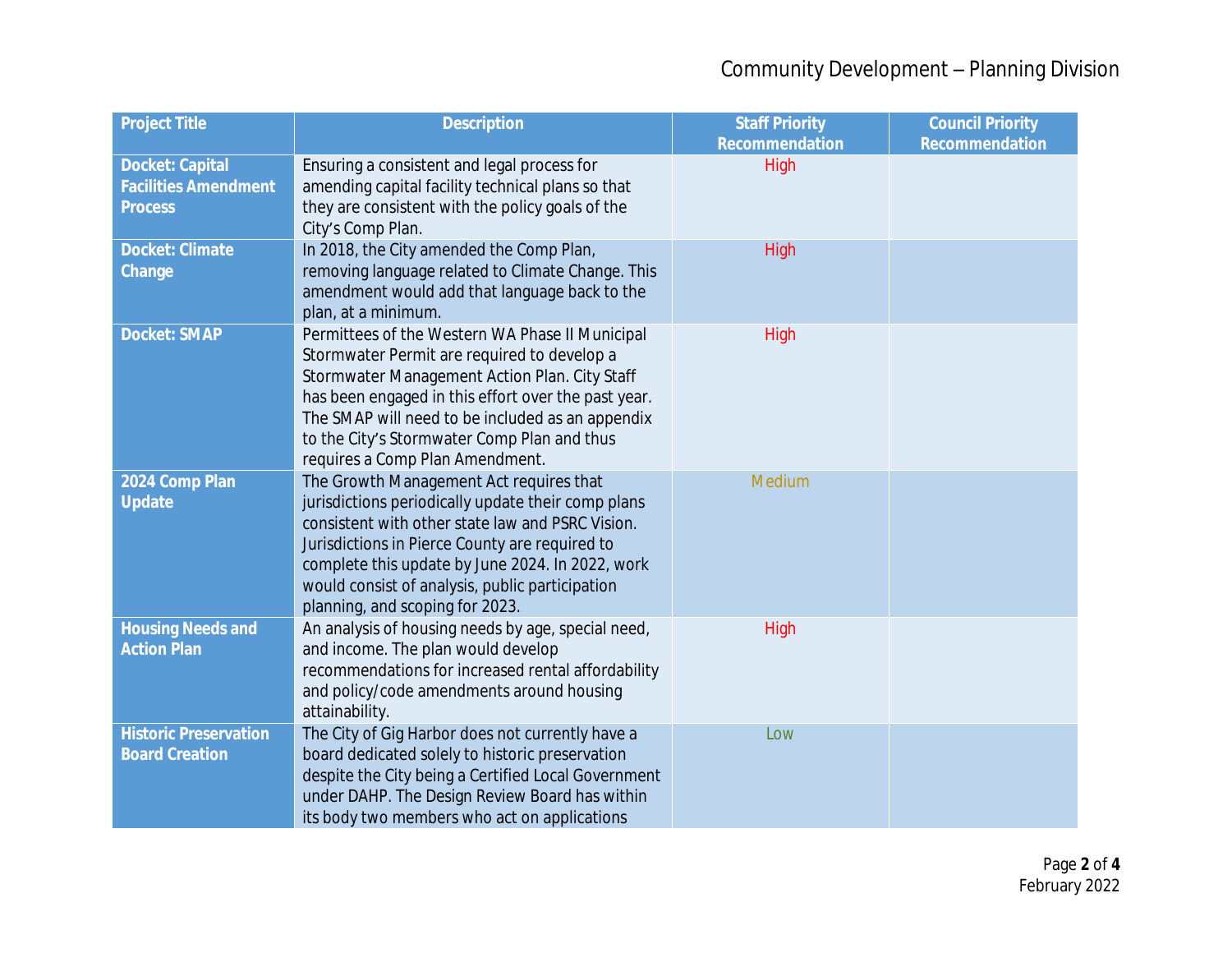| <b>Project Title</b>                                                  | <b>Description</b>                                                                                                                                                                                                                                                                                                                                                        | <b>Staff Priority</b><br><b>Recommendation</b> | <b>Council Priority</b><br><b>Recommendation</b> |
|-----------------------------------------------------------------------|---------------------------------------------------------------------------------------------------------------------------------------------------------------------------------------------------------------------------------------------------------------------------------------------------------------------------------------------------------------------------|------------------------------------------------|--------------------------------------------------|
|                                                                       | relative to historic properties. Separating the<br>bodies would likely serve the City's needs better<br>and give more credence to the historic preservation<br>program.                                                                                                                                                                                                   |                                                |                                                  |
| <b>Design Manual Update</b>                                           | The City's Design Manual was first adopted in 1996<br>and later codified in 2004. Since then it has seen<br>several minor revisions, but has not been updated<br>holistically to ensure it is keeping up with modern<br>technologies and advances in construction and<br>design. A comprehensive review would identify and<br>develop recommendations for such an update. | Medium                                         |                                                  |
| <b>Urban Forestry</b><br>Program                                      | Develop a program for the maintenance and<br>preservation of the City's tree canopy. The program<br>would provide management solutions, set goals,<br>and make recommendations on policy and<br>regulatory amendments.                                                                                                                                                    | High                                           |                                                  |
| <b>Parking Requirements</b>                                           | Generally, the City bases parking requirements on<br>the number of seats a business establishes through<br>a permitting process. This sometimes leads to an<br>imbalance due to the actual occupancy load that<br>business might be able to accommodate.                                                                                                                  | Low                                            |                                                  |
| <b>Zoning and Land-use</b><br><b>Map Consistency</b><br><b>Update</b> | GHMC 17.12.015 sets forth the land-use<br>designation and zoning district consistency table.<br>This table provides the implementing zoning<br>districts within each land-use designation. Several<br>inconsistencies have been noted over the years and<br>need to be rectified to be sure we are correctly<br>implementing the goals and policies of our Comp<br>Plan.  | Medium                                         |                                                  |
| <b>HOA Fair</b>                                                       | This would be an annual opportunity for HOA<br>Officers to engage with City Officials and each other<br>to discuss common issues, and learn about new and                                                                                                                                                                                                                 | Low                                            |                                                  |